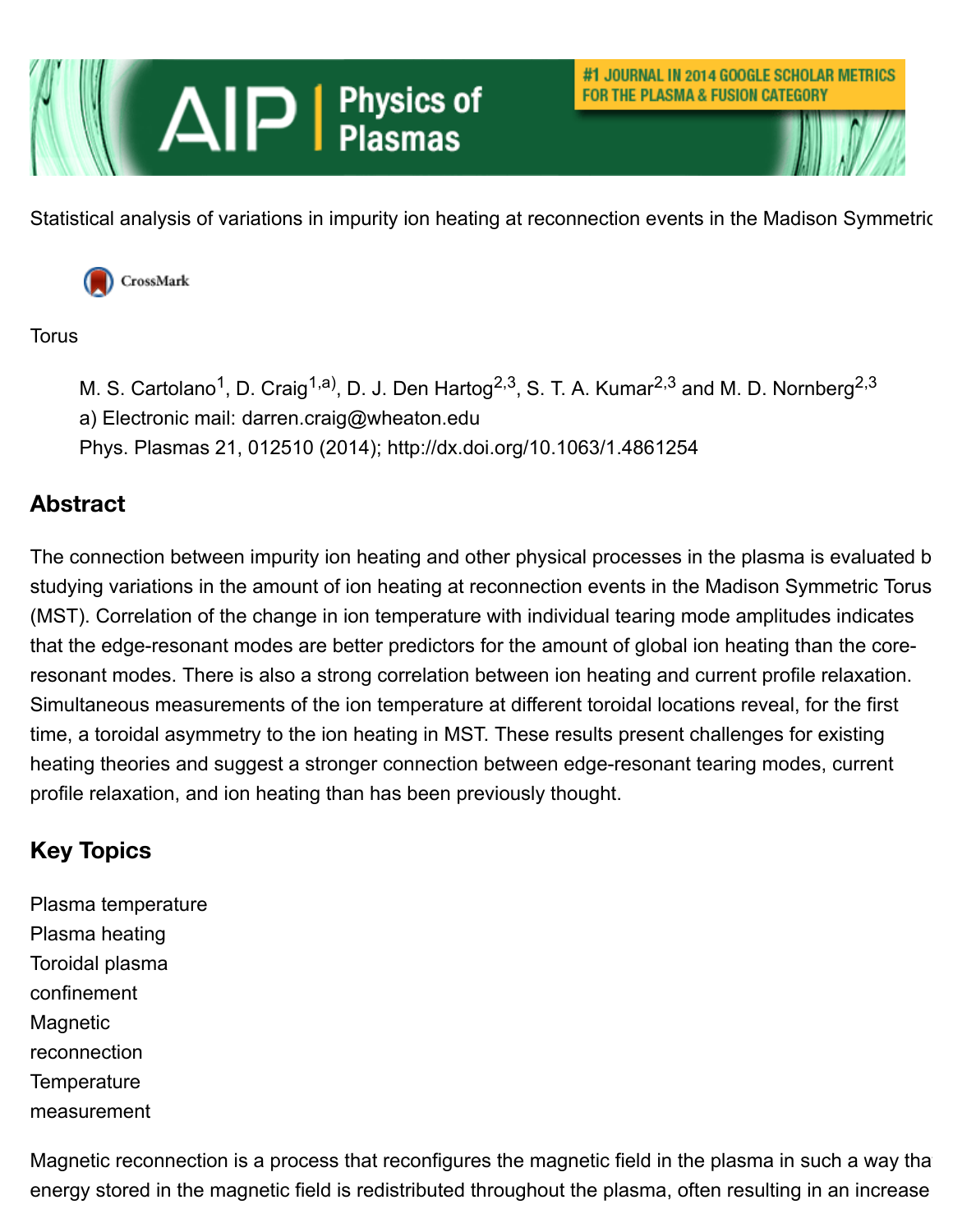in the kinetic or thermal energy of the plasma particles. Magnetic reconnection occurs in a variety of settings, including magnetospheric substorms,<sup>1</sup> magnetar flares,<sup>2</sup> and many laboratory plasmas. The heating that frequently accompanies reconnection is of broad interest, also occurring in both astrophysical and laboratory settings. The sun provides many valuable examples of heating as a result of reconnection, such as in the corona and chromosphere. $3-5$  lon heating has been observed in laboratory plasmas, including plasma merging experiments,<sup>[6](http://scitation.aip.org/content/aip/journal/pop/21/1/10.1063/1.4861254#c6)</sup> the magnetic reconnection experiment (MRX),<sup>[7](http://scitation.aip.org/content/aip/journal/pop/21/1/10.1063/1.4861254#c7)</sup> and sawtooth crashes in Reversed Field Pinch (RFP) plasmas.  $8-11$ 

One particular RFP experiment in which ion heating has been observed and studied is the Madison Symmetric Torus (MST).<sup>12</sup> MST produces toroidally shaped plasmas with a major radius R = 1.5 m and minor radius  $r = 0.52$  m. When ion heating was first studied in MST, it was shown to come and go with the magnetic fluctuations in the plasma that are now thought to drive reconnection.<sup>[13](http://scitation.aip.org/content/aip/journal/pop/21/1/10.1063/1.4861254#c13)</sup> Later, heating was shown to occur for both majority and impurity ions, but that the impurities are usually heated more strongly. With localized measurements of the ion temperature, ion heating was shown to occur where reconnection occurs; enhancing the link between reconnection and heating.<sup>[14](http://scitation.aip.org/content/aip/journal/pop/21/1/10.1063/1.4861254#c14)</sup> The heating in MST is also known to be anisotropic such that the perpendicular ion temperature is larger than the parallel ion temperature at reconnection events.<sup>15</sup> The mass dependence for heating of majority ions has been studied;<sup>16</sup> and most recently, the charge and mass dependency of impurity ion heating has been investigated.<sup>[17](http://scitation.aip.org/content/aip/journal/pop/21/1/10.1063/1.4861254#c17)</sup>

Despite many laboratory experiments and simulations, the mechanism for transferring energy to the ions from the magnetic field is still unknown, and no single theory has proved conclusive. There have been four main theories proposed to explain ion heating in RFPs. One theory suggests that the magnetic fluctuations in the plasma cascade to higher and higher frequencies until they reach the ion-cyclotron frequency at which ions absorb the fluctuations' energy and are heated.<sup>[18,19](http://scitation.aip.org/content/aip/journal/pop/21/1/10.1063/1.4861254#c18)</sup> A second possible heating mechanism is the energetic, localized outflows produced by the magnetic modes that cause reconnection[.20–22](http://scitation.aip.org/content/aip/journal/pop/21/1/10.1063/1.4861254#c20) Viscous damping of these flows may heat the ions. A slight variation of this theory is that there is viscous damping of neoclassical parallel flows to transfer energy from the magnetic fluctuations to the ions and give rise to the observed anisotropy of ion heating.<sup>23–25</sup> Stochastic ion heating is a theory in which the cross-field radial transport of ions results in random changes in the ion perpendicular  $E \times B$  drift velocity and leads to perpendicular heating of the ions. The radial transport is caused by magnetic stochasticity that is generated by multiple tearing instabilities in the plasma.<sup>[16](http://scitation.aip.org/content/aip/journal/pop/21/1/10.1063/1.4861254#c16)</sup> The final theory suggests that the ions are heated by resonant emission from electrons following stochastic fields.[26](http://scitation.aip.org/content/aip/journal/pop/21/1/10.1063/1.4861254#c26)

The  $C^{+5}$  ion temperature for a single MST plasma discharge is shown in Fig. [1](http://scitation.aip.org/content/aip/journal/pop/21/1/10.1063/1.4861254#f1). Each spike in the temperature is a discrete reconnection event. Traditionally, studies of ion heating in MST have utilized the average ion temperature behavior for an ensemble of similar sawteeth. However, as seen in Fig. [1](http://scitation.aip.org/content/aip/journal/pop/21/1/10.1063/1.4861254#f1), the change in temperature is not constant for the four reconnection events, but varies from event to event. This variation is believed to be the result of real differences in the plasma as the amount of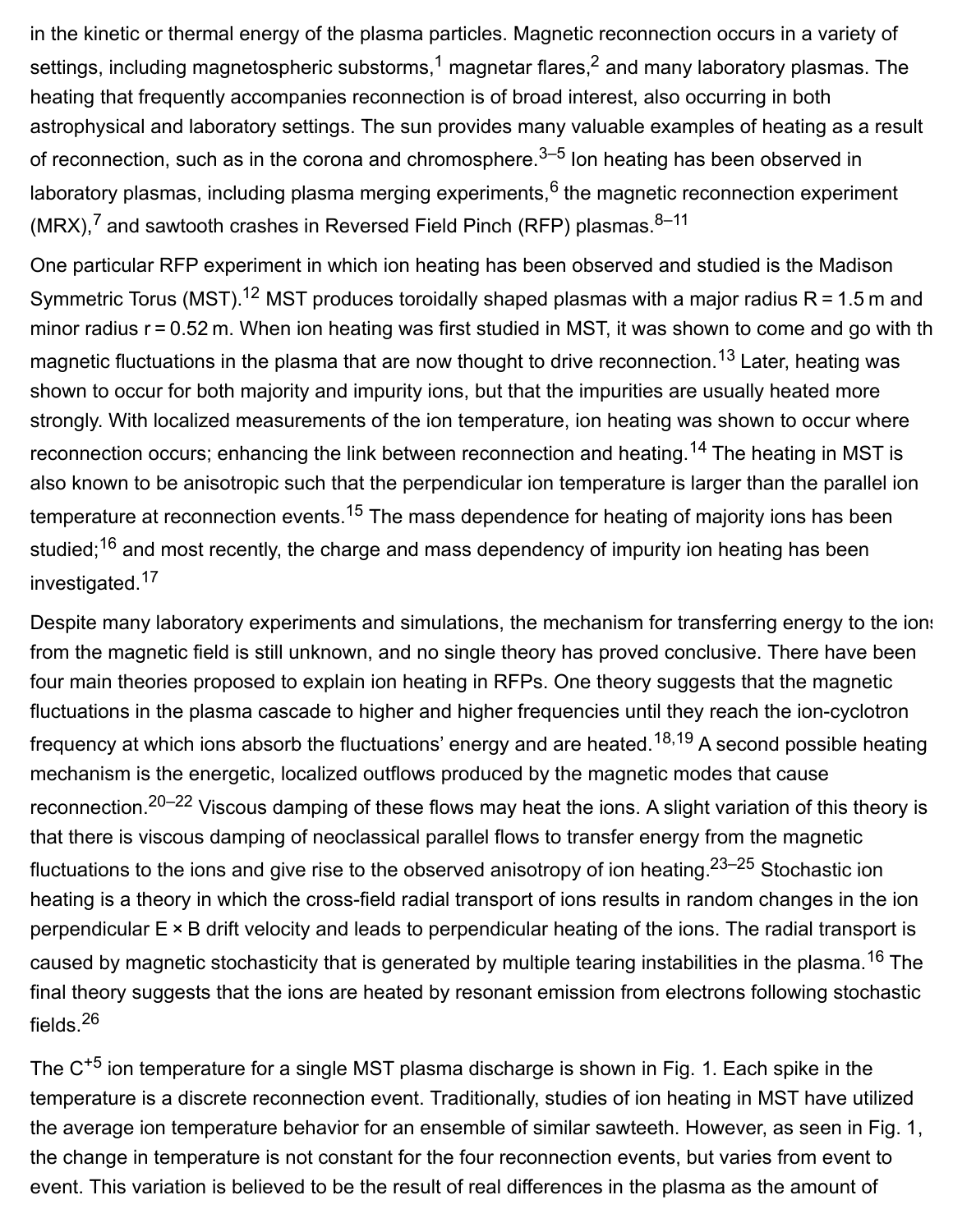random error in a temperature measurement (due to Poisson counting statistics) is not large enough to account for the range of variation seen in the change in temperature. The variability in the amount of ion heating presents an opportunity for new analysis techniques that examine what other parameters in the plasma are changing with the variations in the amount of ion heating. Such analysis can test relationships between parameters that current heating theories predict and may suggest new heating mechanisms.



#### FIG. 1.

The behavior of the C<sup>+5</sup> impurity ion temperature for a MST plasma. The temperature increases at each reconnection event.

In this paper, we perform correlation studies to relate the change in impurity ion temperature at individual events with various other plasma parameters to determine which factors are most connected with the amount of ion heating at individual events. Correlation of the temperature change with the change in stored magnetic energy gives additional compelling evidence that the magnetic field is indeed the energ source for heating the ions. Correlations of the temperature change with various magnetic tearing mode amplitudes indicate that the amplitude of the magnetic modes resonant throughout the core of the plasma do not determine the global change in ion temperature as well as the modes resonant in the edge of the plasma. The relative unimportance of the core modes is further supported by the lack of a strong correlation between the change in ion temperature and the number of modes active in the core. One of the strongest predictors of the amount of ion heating at individual events is the amount of toroidal flux produced as a result of the relaxation of the current profile. The strong relationship between ion heating, edge resonant mode amplitudes, and current profile relaxation is not well addressed by any current heating theory.

A second possibility allowed for by the variation in ion heating is a rotating, toroidal asymmetry to the heating. No current heating theory makes any predictions for the toroidal structure of the ion heating, although all of the theories would allow for spatial nonuniformity. In this paper, we show for the first time that the amount of ion heating is not toroidally uniform around MST, but that there is an asymmetry. The asymmetry is not static, but moves around in such a way that variations in the amount of heating measured at a single location are expected. The structure of the asymmetry is such that a single location measures the largest ion temperature when the location lies between the X-point of the largest edgeresonant tearing mode and the position of the maximum constructive interference of the core-resonant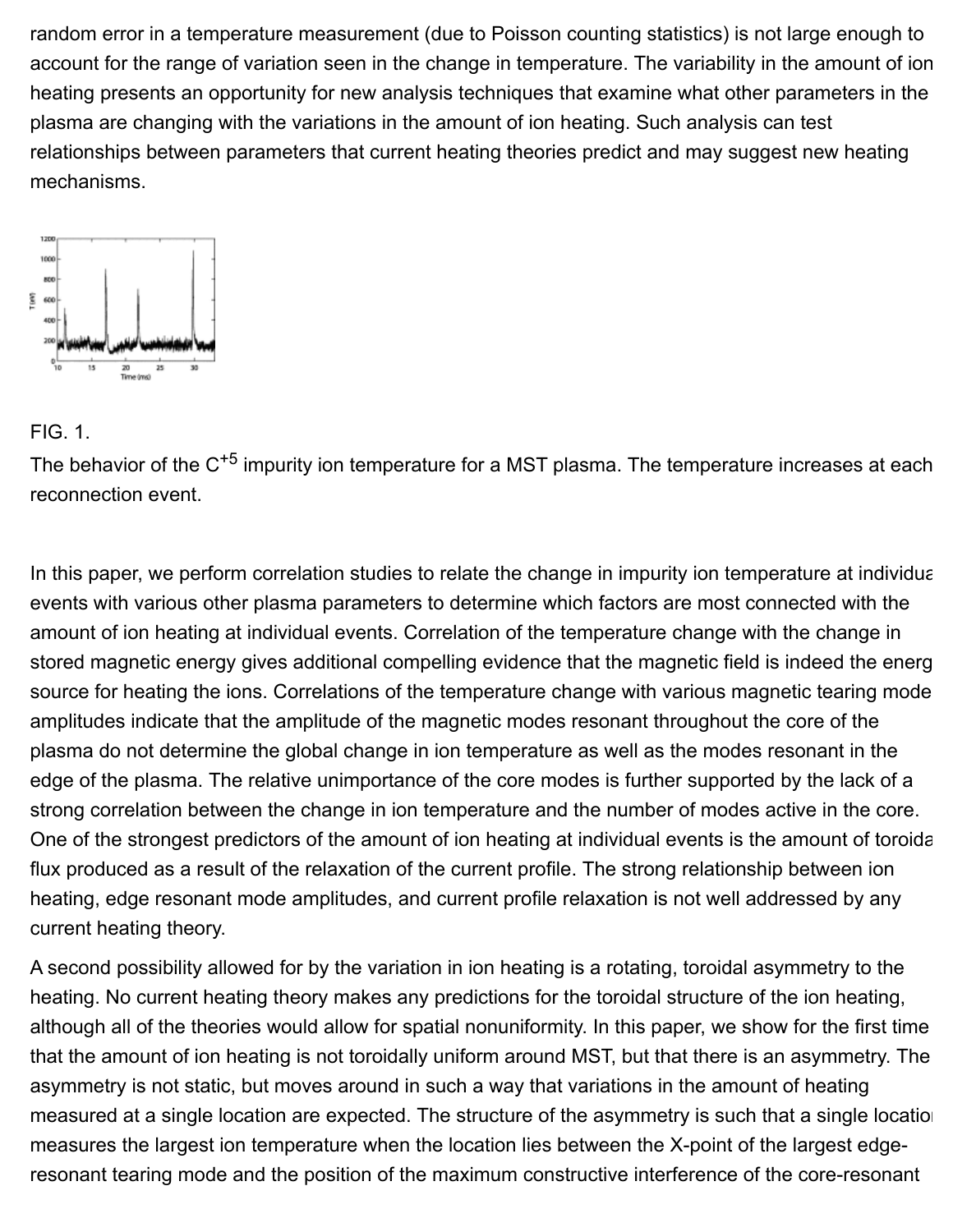modes. Like the correlation results, this structure suggests that the edge-resonant modes may play an important role for the amount of ion heating, not only in the edge, but throughout the entire plasma.

A brief description of the spectroscopic diagnostics used to measure the impurity ion temperature and of the analysis techniques used for the correlations will be given in Sec. [II](http://scitation.aip.org/content/aip/journal/pop/21/1/10.1063/1.4861254#s2). The results of correlating the change in ion temperature with various plasma parameters are presented in Sec. [III.](http://scitation.aip.org/content/aip/journal/pop/21/1/10.1063/1.4861254#s3) In Sec. [IV](http://scitation.aip.org/content/aip/journal/pop/21/1/10.1063/1.4861254#s4), measurements are presented of a toroidal asymmetry to the ion heating. Section [V](http://scitation.aip.org/content/aip/journal/pop/21/1/10.1063/1.4861254#s5) discusses both the correlation results and the toroidal asymmetry structure in light of the current heating theories. Finally, a summary of the main results of this work is presented in Sec. [VI](http://scitation.aip.org/content/aip/journal/pop/21/1/10.1063/1.4861254#s6).

Doppler spectroscopy is a noninvasive technique that has been used successfully in physics and astrophysics to determine kinematic properties of individual atomic species, such as the temperature of ions in a plasma. Two diagnostics on MST use Ion Doppler Spectroscopy to measure the temperature of several impurity ion species in MST. Both diagnostics use high optical throughput spectrometers to analyze light collected by fiber optic bundles along a line of sight.<sup>[27,28](http://scitation.aip.org/content/aip/journal/pop/21/1/10.1063/1.4861254#c27)</sup> The temperature measurements are the weighted average of the temperature along this line of sight. If the light emission profile is very broad, then the weighted average is nearly a true line average. One of the spectrometers has the ability to make localized measurements of the ion temperature using CHarge Exchange Recombination Spectroscopy (CHERS),<sup>28</sup> but these measurements are inherently noisier, making them difficult to work with on an individual event basis. This work used only line-integrated values for the ion temperature, measuring the  $C^{+4}$  emission line at 227 nm and the  $C^{+5}$  emission line at 343.3 nm. The emission profile for both of these ions is broad at the plasma currents for which the measurements were used. At higher currents, the emission becomes more hollow (especially for  $C^{+4}$ ) causing the temperature in the edge to be weighted more heavily. The temperature measurements chosen for this analysis were taken along a line of sight that lies in a single poloidal plane and passes through the center of the plasma, at an angle of 75° above the outboard midplane.

Using information from individual reconnection events for the analysis of this work required compiling a large data ensemble from which to extract statistically meaningful results. For the correlation part of the analysis, an ensemble of over 3000 reconnection events was compiled from data taken on MST over the past 10 years. Only data from standard RFP plasmas where the plasma was rotating in the lab frame were included in the ensemble. For each event, the change in the ion temperature was found as this gave the most straightforward measure of the amount of heating that occurred at each event. Strictly speaking, the ion temperature responds to both heating and energy transport but the temperature rise at the reconnection event is large and rapid enough that variations in the amount of temperature rise are likely dominated by variations in the heating term.

The change in the  $C^{+4}$  and  $C^{+5}$  ion temperatures at individual reconnection events was correlated with a variety of plasma parameters. For each correlation, the coefficient of determination ( $r^2$ ) was calculated to quantify what fraction of the variation in the change in ion temperature is accounted for by that particular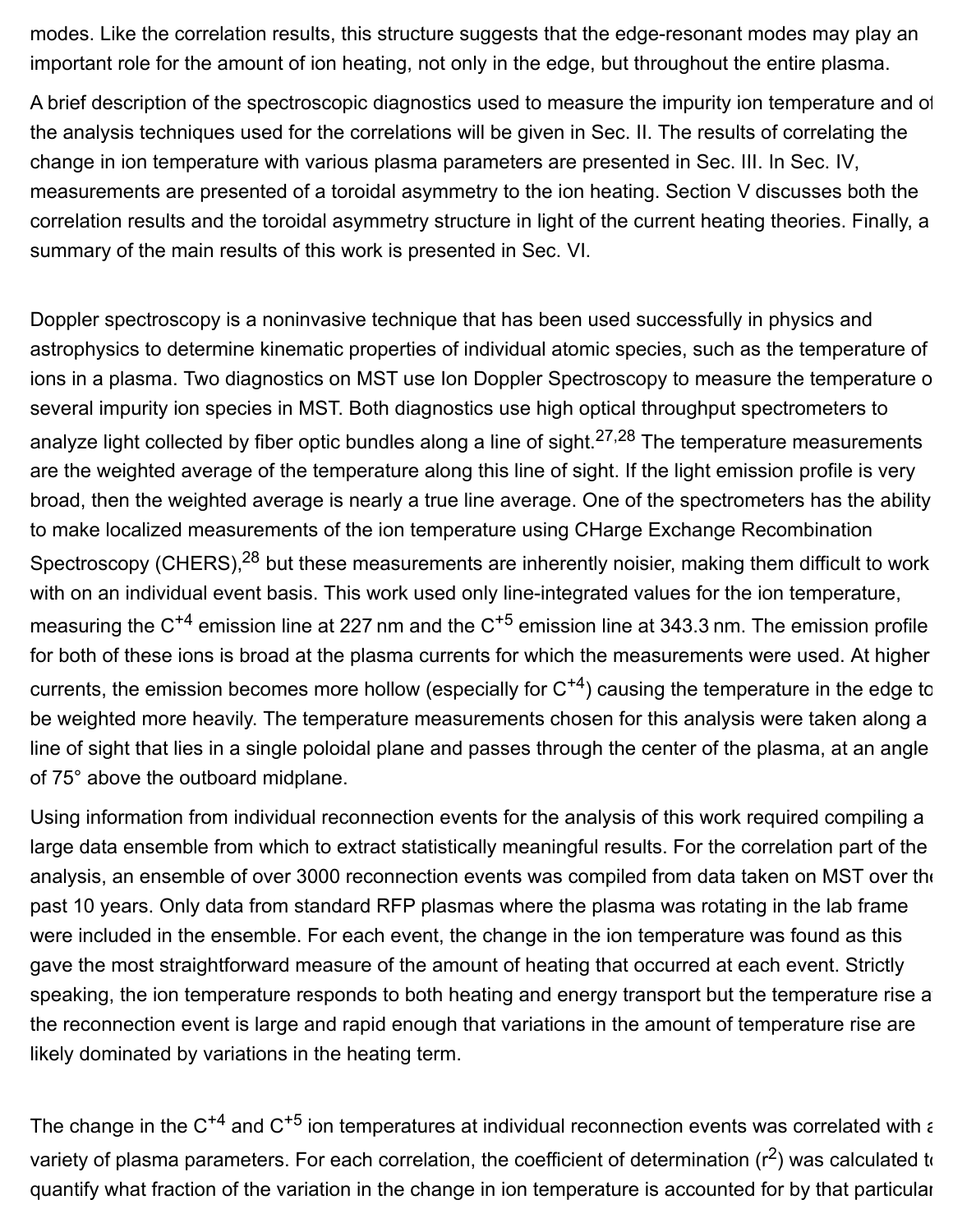parameter. An r<sup>2</sup> value of one corresponds to a perfect linear relationship where all of the variation in the dependent variable is explained by the independent variable of the relationship. This section aims to present the most interesting results of the correlation analysis and any immediate physical consequences of the results. Further interpretation of the results will be discussed in Sec. [V](http://scitation.aip.org/content/aip/journal/pop/21/1/10.1063/1.4861254#s5).

# A. Change in magnetic energy

If the energy stored in the magnetic field is indeed the energy source for heating the ions, then a reconnection event where more magnetic energy is released should also have a larger change in ion temperature. Plotting the change in ion temperature against the absolute change in magnetic energy found from the alpha model<sup>[29](http://scitation.aip.org/content/aip/journal/pop/21/1/10.1063/1.4861254#c29)</sup> showed this to be the case (Fig. [2](http://scitation.aip.org/content/aip/journal/pop/21/1/10.1063/1.4861254#f2)). The red triangles correspond to  $C^{+4}$ ions and the blue squares correspond to  $C^{+5}$  ions. The location of a single dot gives the change in temperature and the change in magnetic energy for that reconnection event. The data span a large range in plasma current, plasma density, and toroidal magnetic field strength so variations in the change in magnetic energy are partly due to the setup of the plasma and partly due to variations in the relaxation mechanisms at work in the plasma.



# FIG. 2.

The change in temperature for two carbon impurity ions plotted against the absolute change in magnetic energy for over 3000 reconnection events.

The magnetic energy has long been identified as the energy source for the ions because the magnetic energy drops at a reconnection event by a sufficiently large amount (see, e.g., Ref. [14](http://scitation.aip.org/content/aip/journal/pop/21/1/10.1063/1.4861254#c14)). Figure [2](http://scitation.aip.org/content/aip/journal/pop/21/1/10.1063/1.4861254#f2) makes this link stronger by demonstrating that the variations in the change in temperature at individual events are strongly correlated to variations in the amount of magnetic energy released. This indicates that the heating mechanism is fairly robust in that the amount of ion heating scales with the decrease in magneti energy despite varying conditions in the plasma.

# B. Change in mode amplitude

The magnetic fluctuations in MST, which are thought to be associated with reconnection at tearing mode resonant surfaces, also correlate strongly with the change in ion temperature. The magnetic field in MST can be Fourier decomposed into different modes that are resonant in different regions of the plasma (see Fig. [3](http://scitation.aip.org/content/aip/journal/pop/21/1/10.1063/1.4861254#f3)). Conventionally, each mode is designated by a pair of mode numbers, (m, n), where m is the poloidal mode number and n is the toroidal mode number. Modes that are resonant in the edge of the plasma are denoted by  $m = 0$  and  $n = 1-4$ . Modes that are resonant in the core of the plasma are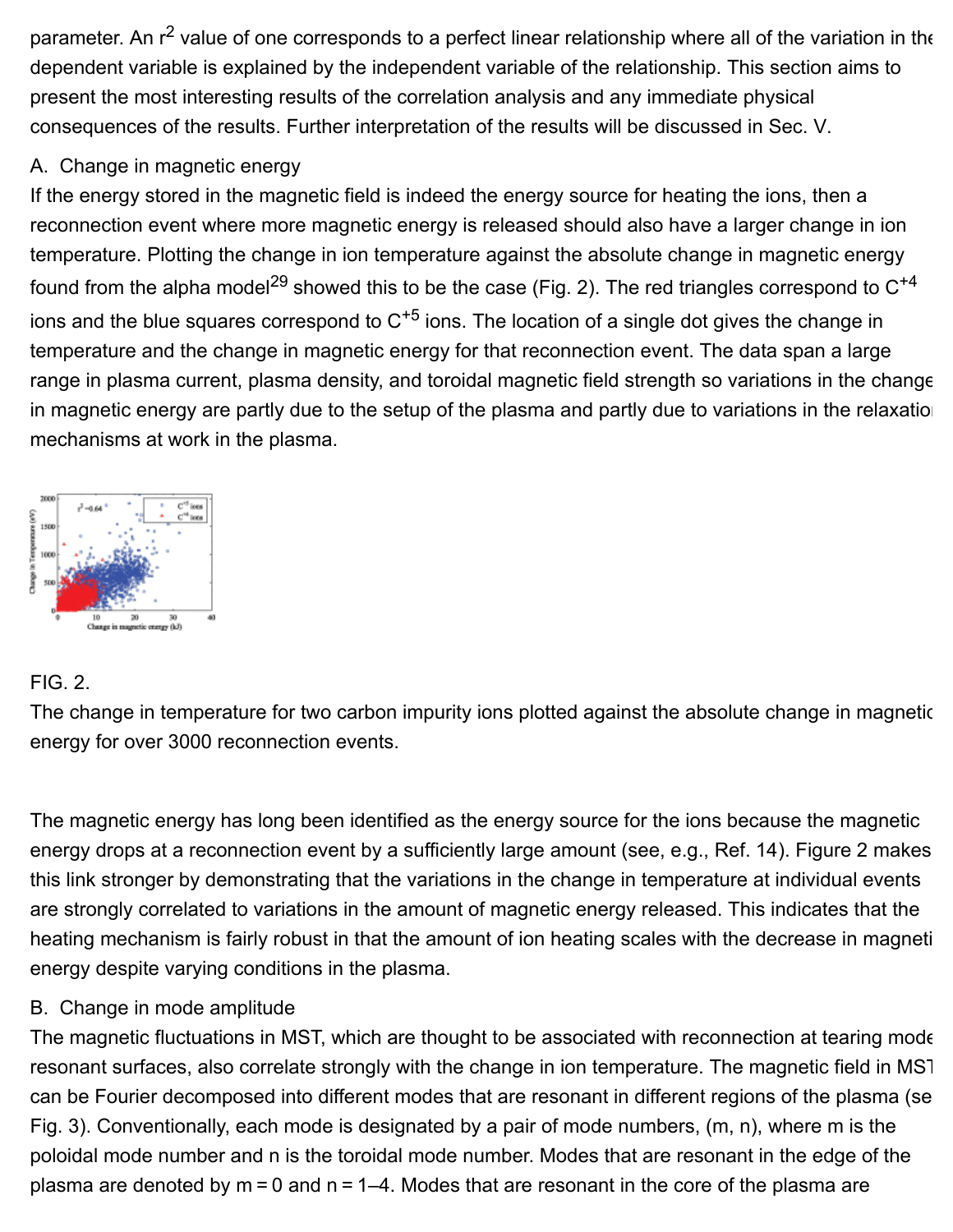designated by  $m = 1$  and  $n = 5-14$ . The mode amplitude is measured by a set of 64 coils distributed toroidally along the inner wall of the MST vessel. During a reconnection event, the mode amplitude for a modes will increase suddenly, much like the ion temperature. An initial estimate of the amplitude before the crash can be subtracted from the peak amplitude during the crash to give the change in mode amplitude.



FIG. 3.

 $q\ (= rB_\phi/RB_\theta)$  profile for a typical MST discharge at Ip = 400 kA, ne = 10<sup>19</sup> m<sup>−3</sup>. Reprinted from S. Gangadhara, Phys. Plasmas 15, 056121 (2008). Copyright 2008 AIP.

Of all the mode amplitudes, the change in the edge localized  $m = 0$ ,  $n = 1$  mode amplitude at an event correlated most strongly with the change in ion temperature. This is shown in Fig. [4](http://scitation.aip.org/content/aip/journal/pop/21/1/10.1063/1.4861254#f4) where the correlation of the n = 1 mode with the change in ion temperature is compared to two examples of core mode correlations using the n = 6 and n = 9 modes. When the mode amplitude is larger, the transport losses in the plasma are almost certainly greater, yet the change in ion temperature is greater for larger mode amplitudes. This implies that the heating mechanism for the ions must be stronger when the  $n = 1$  mode is larger to enable a rise in temperature despite the increased losses. The importance of the n = 1 mode is also shown in Table [I](http://scitation.aip.org/content/aip/journal/pop/21/1/10.1063/1.4861254#t1), which lists the  $r^2$  values for each mode number. The data show that the edgeresonant mode amplitudes are much better predictors of the amount of ion heating than the core modes The significance of the edge-resonant modes in MST for ion heating has been previously suspected when it was demonstrated that ion heating does not occur in the absence of the  $m = 0$  modes.<sup>14</sup> It is particularly interesting that the edge-resonant modes are the best predictor of ion heating throughout the entire plasma and not just in the edge region. Our measurement of temperature samples the entire plasma volume and the emission profiles for most of these plasmas weight the contribution from regions around core-resonant modes more strongly than the edge region.



#### FIG. 4.

The change in temperature for two impurity carbon ions is plotted against the change in mode amplitude for one edge mode  $(n = 1)$  and two core modes  $(n = 6$  and  $n = 9)$ .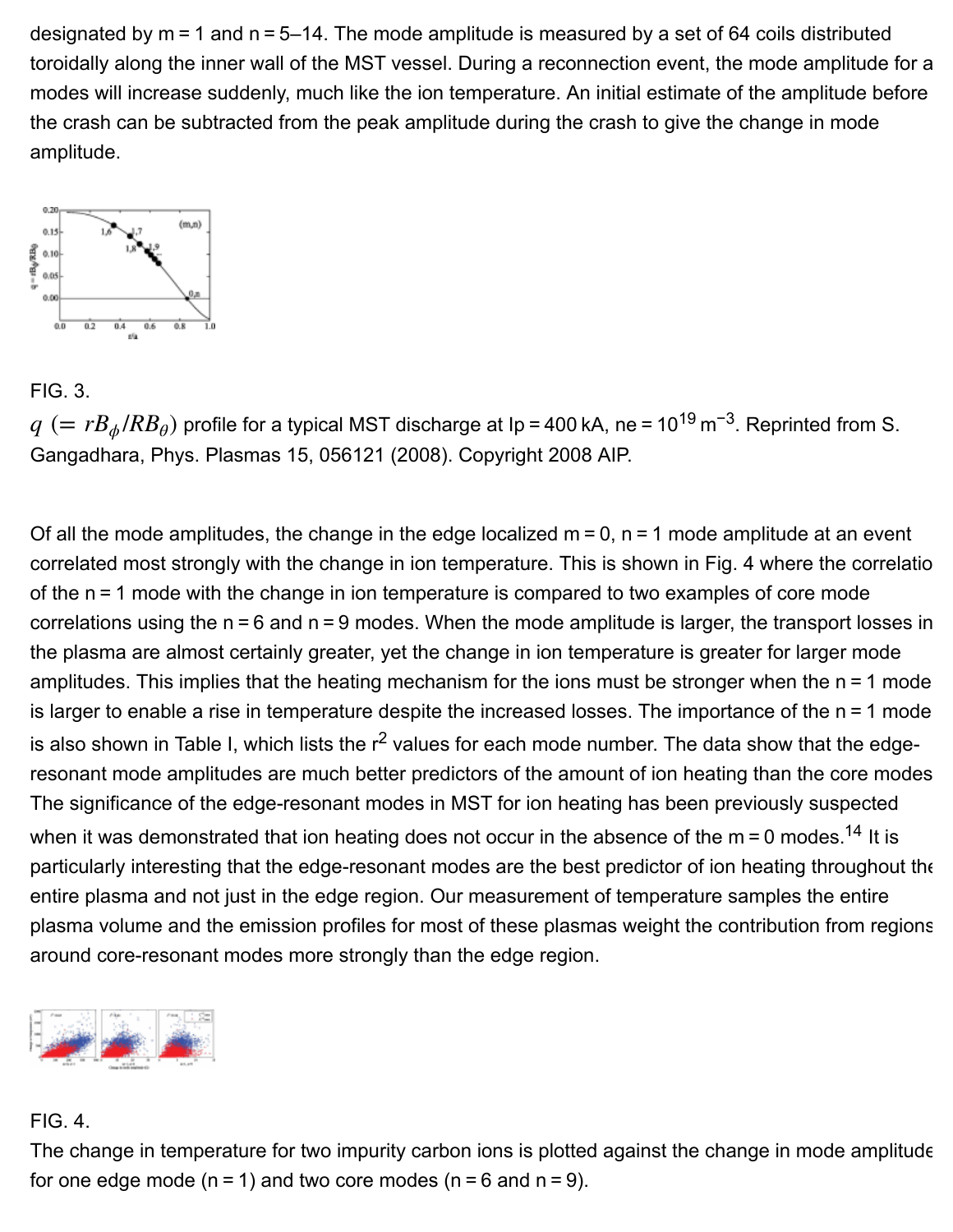|                   | property for their property and<br><b>SA Butu:</b>                                                         | an it is a winest writered<br><b>SIMAL</b>           |                     |                                 | $-74$<br><b><i><u>Institution and Institution</u></i></b><br>LAN: |                                 | ----<br><b>MAR</b>                       |  |
|-------------------|------------------------------------------------------------------------------------------------------------|------------------------------------------------------|---------------------|---------------------------------|-------------------------------------------------------------------|---------------------------------|------------------------------------------|--|
| $-$               | . .                                                                                                        | $-200$                                               |                     | .                               |                                                                   |                                 | $-$                                      |  |
| w                 | 8.58                                                                                                       | 3, 271                                               |                     | ■ 15円                           |                                                                   |                                 | 11.0                                     |  |
| --                | <b>CARD COMPANY</b> IN 1979 BLACK IN 1979<br>all dealers and the                                           | <b>Count of</b><br>$-1$<br><b>Service</b><br>$1 - 1$ | -<br><b>Seattle</b> | $rac{1}{2}$<br>Care of          | mode a<br>$-1$                                                    | --<br><b>Service &amp; comp</b> | $\overline{\phantom{a}}$<br><b>COLOR</b> |  |
| <b>Brighador</b>  |                                                                                                            |                                                      | $3 - 3$             | $B=4$                           | Road E.                                                           | <b>Biker</b>                    | Board at                                 |  |
| <b>Select</b>     | 11.2 K 1.3 IN GROUND COLORING DISCOULS 11.0 A SUCH DECK & CONSIDERED<br>at Waltz suitaines sales in Roles. |                                                      |                     |                                 |                                                                   |                                 |                                          |  |
| <b>STATISTICS</b> |                                                                                                            | <b>CONTRACTOR</b>                                    |                     | <b>The Second Second Second</b> |                                                                   | ---                             |                                          |  |

#### Table I.

A table summarizing the r<sup>2</sup> values for the change in carbon ion temperature with various changes in mode amplitudes.

The importance of the  $m = 0$  modes for global ion heating is further suggested by the lack of any correlation of the change in ion temperature with the number of core modes active. More modes actively causing reconnection in the core of the plasma might be hypothesized to cause more line-integrated ion heating, but the low r<sup>2</sup> value (see Table [II](http://scitation.aip.org/content/aip/journal/pop/21/1/10.1063/1.4861254#t2)) instead indicates that the change in ion temperature is nearly independent of the number of core modes active. Why the edge modes are better indicators of the global ion heating is not immediately apparent and will be discussed further in Sec. [V](http://scitation.aip.org/content/aip/journal/pop/21/1/10.1063/1.4861254#s5).



### Table II.

A table summarizing the r<sup>2</sup> values for the change in carbon ion temperature with all parameters examined. The mean value and standard deviation for each parameter are also listed.

### C. Global plasma parameters

The global ion heating was examined with several global parameters of the plasma: the plasma current, the line-averaged plasma density, and the soft x-ray (SXR) emission from the plasma. The r<sup>2</sup> values for all of the parameters examined are summarized in Table [II](http://scitation.aip.org/content/aip/journal/pop/21/1/10.1063/1.4861254#t2).

The circuit that drives the toroidal plasma current is the source for the energy stored in the magnetic field and so some degree of correlation with the amount of ion heating is expected. Based on the plot (Fig. [5](http://scitation.aip.org/content/aip/journal/pop/21/1/10.1063/1.4861254#f5)) of the change in ion temperature versus the plasma current, the maximum amount of ion heating possible at an event increases with current, but the amount of heating still varies widely at any given plasma current. The current determines the total amount of stored magnetic energy, but not necessarily the amount of magnetic energy that will be released and channelled to impurity ion thermal energy at an individual event.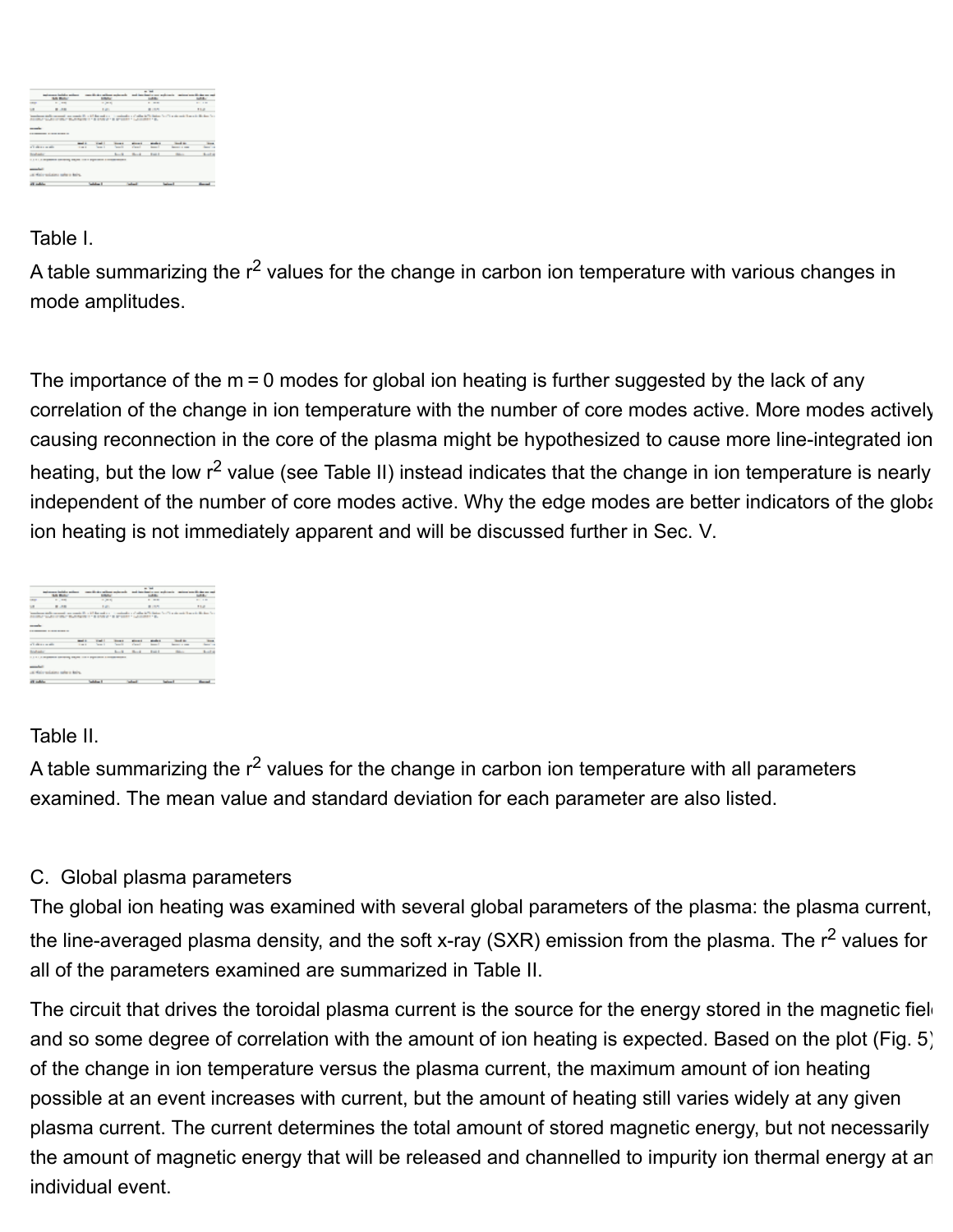

### FIG. 5.

The change in temperature for two impurity carbon ions plotted against the average plasma current value during the reconnection event.

Plasma density in MST is measured with a CO2 laser interferometer. The extremely low r<sup>2</sup> value (see Table [II](http://scitation.aip.org/content/aip/journal/pop/21/1/10.1063/1.4861254#t2)) indicates that in the context of multiple widely varying plasma parameters, the amount of ion heating is independent of the plasma density. A linear decrease of the change in ion temperature with density does become apparent when other parameters, such as the change in magnetic energy and the change in mode amplitude, are kept constant. This indicates that although the observed temperature response may vary somewhat, the total amount of energy being deposited in the ions is nearly independent of density as noted in previous studies.<sup>14,15</sup>

The measured SXR emission is a function of the electron density, electron temperature, and the impurity content of the plasma. The SXR emission from the plasma is measured using a photodiode with a thin beryllium foil filter. A higher SXR level typically indicates that the electrons in the plasma are hotter. Based on the r<sup>2</sup> value, the change in ion temperature does correlate with the SXR level before a reconnection event perhaps indicating that the heating mechanism favors higher electron temperatures.

### D. Other relaxation activities

Anomalous ion heating is not the only activity that occurs primarily at reconnection events. The change in ion temperature was correlated with several of these transport activities to see if any of them varied with the variation in the amount of ion heating. A strong correlation between ion heating and any of these activities might indicate a synergistic mechanism. In this line of analysis, we chose to use easily measured global characteristics available at every reconnection event to qualitatively represent the overall effect of more complicated local processes that normally require statistical analysis over many events to fully quantify.

Electron heat transport is the loss of electron energy during a reconnection event and is indicated in our analysis by the amount of sudden decrease in SXR emission during an event. While the ions in the plasma experience a net increase in energy during a reconnection event, the electrons in the plasma actually experience an overall loss in energy because electron losses win out over whatever heating of the electrons may occur at the reconnection event. This transport has been studied extensively in MST.  $30,31$  The correlation of the change in ion temperature with the change in SXR emission yields an  $r^2$ value of 0.55, reflecting a significant correlation between these two activities.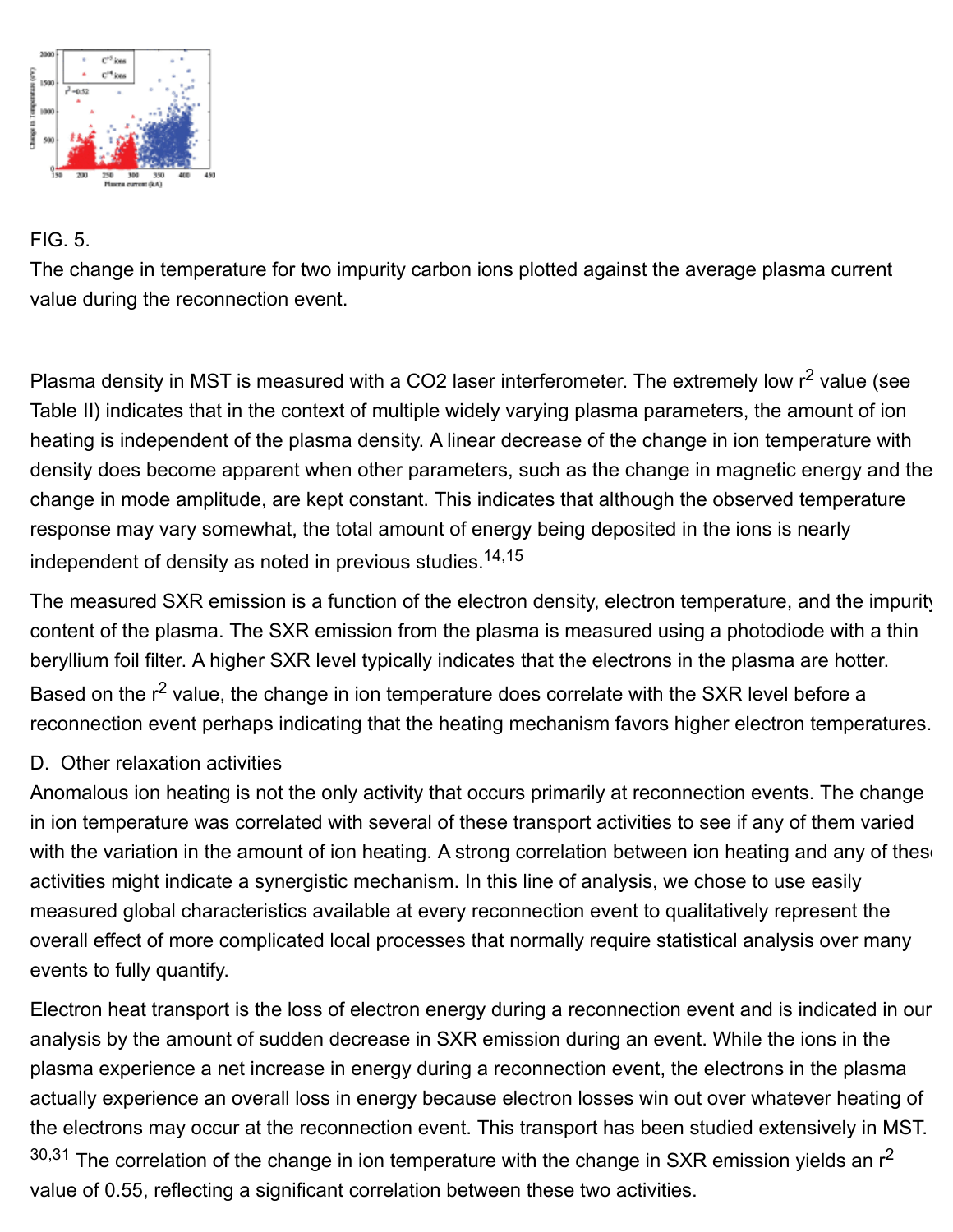Momentum transport is the cause for the sudden ceasing of the rotation of the plasma at a reconnection event; and in our analysis, we represent this by the change in the toroidal phase velocity of the coreresonant m = 1, n = 6 magnetic fluctuation. This process has also been studied extensively in the past and is strongly affected by the nonlinear interactions between different tearing modes in the plasma.  $32-34$ The change in ion temperature does not vary consistently with the change in toroidal velocity at a reconnection event ( $r^2$  = 0.33) and so it seems that the momentum transport process operates in coincidence with ion heating, but independently from it.

Current profile relaxation due to fluctuations, sometimes referred to as the RFP dynamo, is another feature of reconnection events in the RFP. The fluctuations suppress current along the poloidal magnetic field in the edge of the plasma resulting in a sudden increase in toroidal flux.<sup>35,36</sup> We used the change in toroidal flux as a proxy for the amount of current profile relaxation occurring throughout the plasma during an individual reconnection event. The change in temperature correlated strongly with the change in toroidal flux (Fig. [6\)](http://scitation.aip.org/content/aip/journal/pop/21/1/10.1063/1.4861254#f6). In fact, the correlation between the change in ion temperature and the change in toroidal flux was the strongest of any considered in this analysis indicating that the amount of current profile relaxation is a very good predictor of the amount of ion heating. This may be pure coincidence, but the high level of correlation suggests that the current relaxation and ion heating processes may be directly linked. It is worth noting that the rate of change of toroidal flux (which is proportional to the edge poloidal electric field) also correlates strongly with the amount of temperature rise seen at an event. Hence, the connection between the current relaxation and ion heating may alternatively be thought of as a connection between the strength of the inductive electric field and ion heating.



### FIG. 6.

The change in temperature for two impurity carbon ions plotted against the change in mean toroidal field which is used as an estimate of the level of dynamo activity.

No heating theories have addressed whether the ion heating should be toroidally asymmetric in an RFP, but the nature of the theories certainly allow for inhomogeneity. For a given reconnection event, one region in the torus may be heated more strongly than the rest of the plasma. If this hot spot is not fixed in toroidal location, but is free to move about from event to event, then temperature measurements at a single toroidal location would sometimes measure the hot spot and sometimes a cooler spot. The change in ion temperature at any given fixed location would then be seen to vary from event to event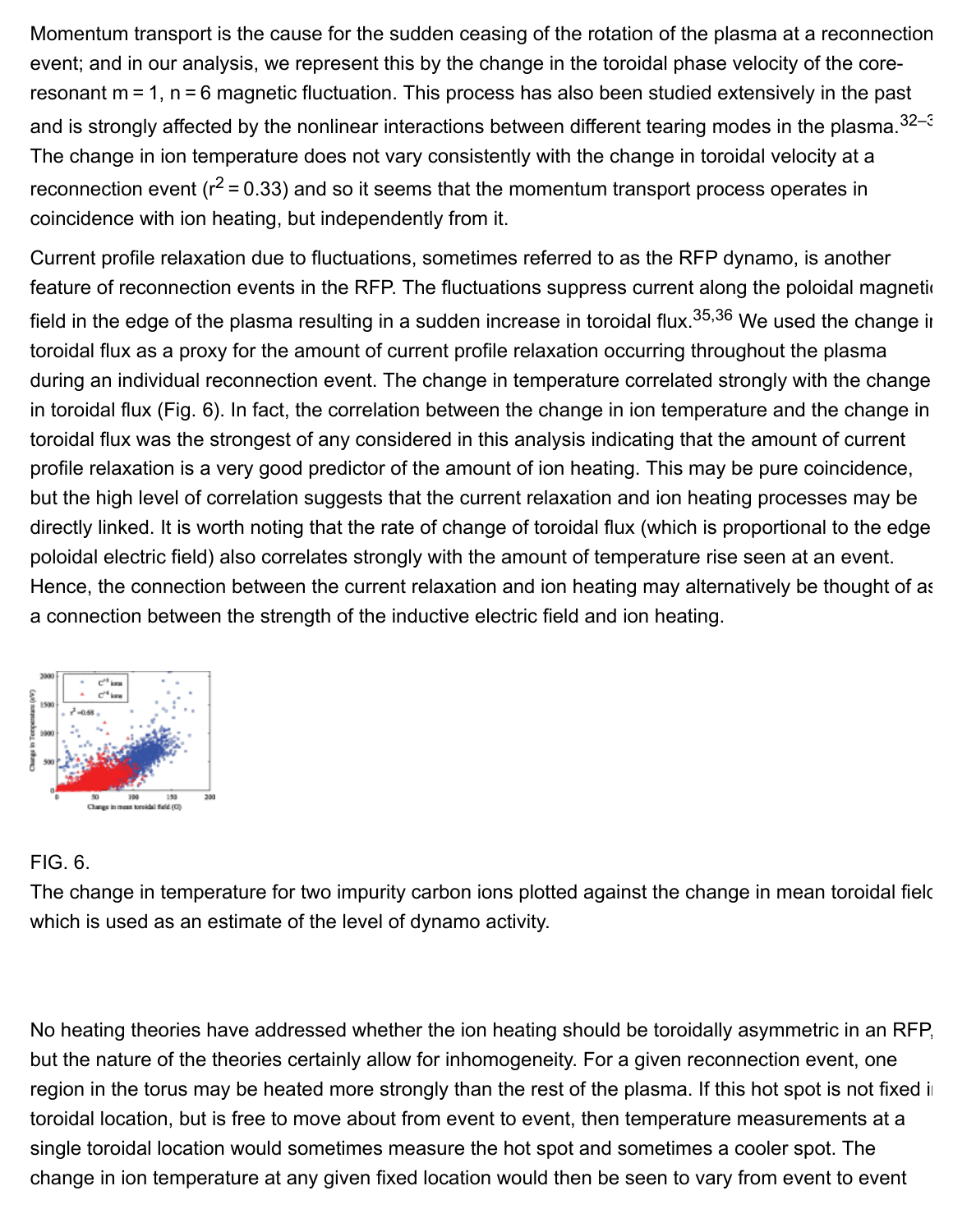because of the rotating asymmetry.

To assess whether such an asymmetry exists required a dedicated experiment on MST. Two different experiments were performed, but the basic setup for each experiment was the same. For these experiments, four fiber optic bundles were installed at four different toroidal locations on MST. The poloidal positions and viewing angles were the same for all fibers so that the only difference in the ion temperature due to location would be from the toroidal positioning of the fibers. In the first experiment, the fibers were placed at 105°, 240°, 300°, and 320° (as illustrated in Fig. [7](http://scitation.aip.org/content/aip/journal/pop/21/1/10.1063/1.4861254#f7)). In the second experiment, the fibers were placed at 105°, 120°, 240°, and 320°. The spectrometers were set so that each view measured the same C+4 line emission at 227 nm. The experimental setup allowed for simultaneous measurements of the ion temperature at four different toroidal locations at each reconnection event.



#### FIG. 7.

Top-down view of MST showing the toroidal positions of the four fiber optical bundles used to measure the asymmetry of the ion heating.

Magnetic fluctuations are an important part to all existing heating theories; and since these fluctuations are inherently asymmetric, they are a natural place to begin examining asymmetries in the amount of ion heating. The magnetic modes discussed in Sec. [III](http://scitation.aip.org/content/aip/journal/pop/21/1/10.1063/1.4861254#s3B) B were used to examine the toroidal asymmetry of the ion heating. Each mode number has a specific amplitude (examined previously) and phase. The phase of the n = 1 mode is defined in such a way that the phase angle indicates the toroidal location of the X-point of reconnection due to that mode. The X-point and the O-point of the n = 1 mode are illustrated in Fig. [8\(b\)](http://scitation.aip.org/content/aip/journal/pop/21/1/10.1063/1.4861254#f8), where the X-point is shown at 180° toroidally. It has been shown previously that the  $m = 0$  modes are able to couple to the  $m = 1$  modes via three-wave coupling,  $32,37$  causing a constructive interference pattern in the  $m = 1$  modes known as the slinky pattern.<sup>[38](http://scitation.aip.org/content/aip/journal/pop/21/1/10.1063/1.4861254#c38)</sup> The toroidal position of maximum constructive interference is labeled as the slinky position. The slinky structure is illustrated in Fig. [8\(a\)](http://scitation.aip.org/content/aip/journal/pop/21/1/10.1063/1.4861254#f8) with the slinky position indicated by the vertical line. Correlating the slinky position at the crash with the n = 1 phase at the crash reveals a tight relationship and a constant offset between these two structures (see Fig. [9](http://scitation.aip.org/content/aip/journal/pop/21/1/10.1063/1.4861254#f9)). According to these measurements, the slinky location at the reconnection event is nearly always approximately 150° beyond the location of the n = 1 X-point.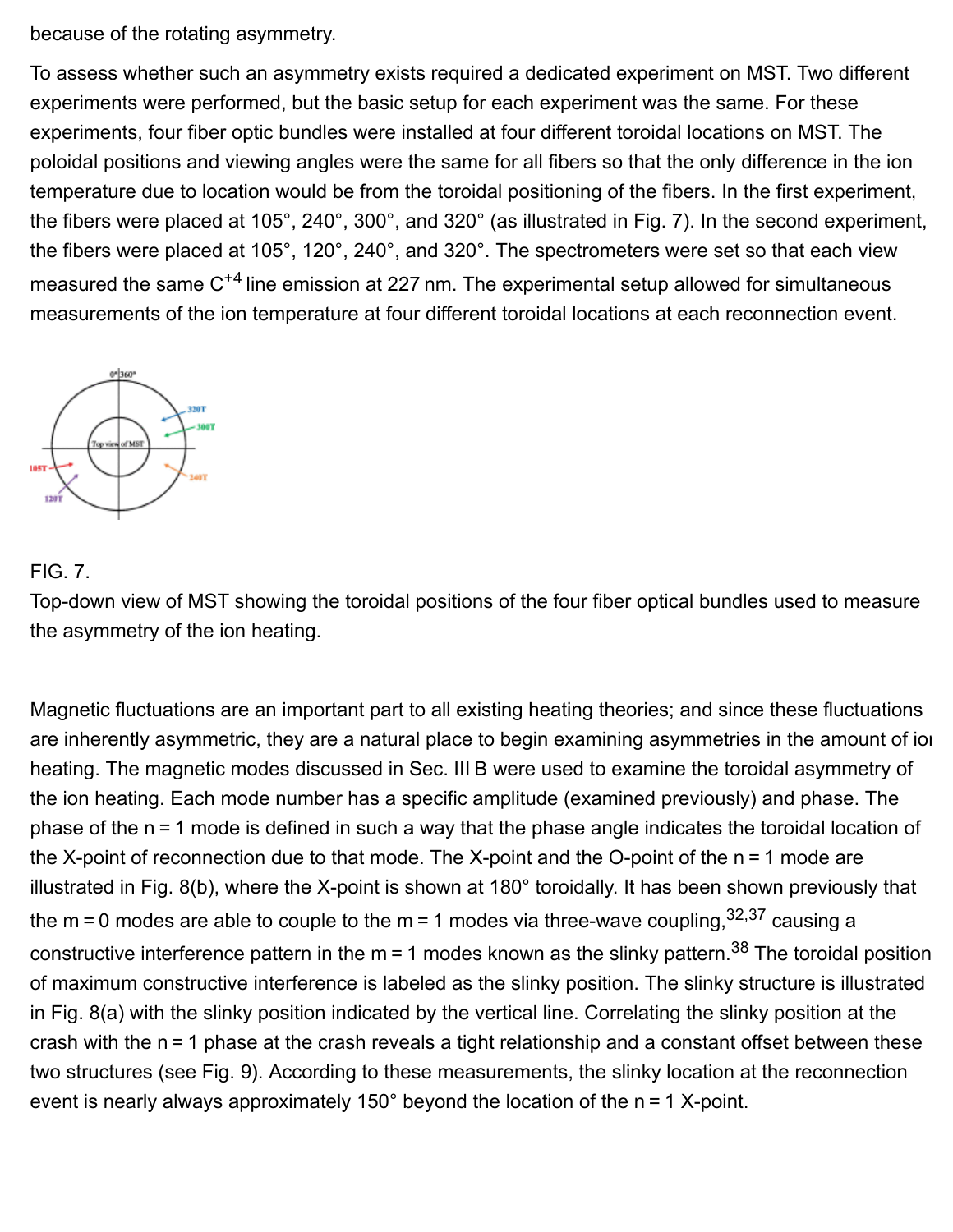

#### FIG. 8.

An illustration to show how the slinky position,  $n = 1$  phase, and the toroidal location of heating align during a sawtooth crash. (a) shows the slinky for a standard plasma composed of  $m = 1$  modes with  $n =$ 6–14. (b) shows the magnetic flux contours of the  $n = 1$  mode. The heating occurs between the X-point and slinky location and is marked by the dashed vertical line.



### FIG. 9.

The slinky position at a sawtooth crash correlated with the n = 1 phase at the crash.

Since both the position of the n = 1 X-point and the slinky vary for individual reconnection events, if there is an associated asymmetry to the ion heating, then the ion temperature measured at a fixed location should depend on the position of these two magnetic structures. Our measurements show that this is indeed the case. There is a large amount of variation in the measured ion temperature at a single slinky position, likely due to differences caused by the heating mechanism. To remove those variations, we calculated the average temperature for all events where the slinky position was within 15° of twelve distinct locations. The resulting dependence of the five different temperature measurements on the location of the slinky is shown in Fig. [10](http://scitation.aip.org/content/aip/journal/pop/21/1/10.1063/1.4861254#f10). The data are plotted as a function of the slinky position relative to the measurement location. Hence, an angle of zero degrees in Fig. [10](http://scitation.aip.org/content/aip/journal/pop/21/1/10.1063/1.4861254#f10) means the slinky position coincides with the measurement location. The ion temperature at a reconnection event is observed to be the largest for all views when the slinky is positioned to the right of the measurement location. Because the slinky position and  $n = 1$  phase are linked, the maximum temperature correspondingly occurs when the n = 1 X-point is to the left of the measurement location. The position of maximum heating appears to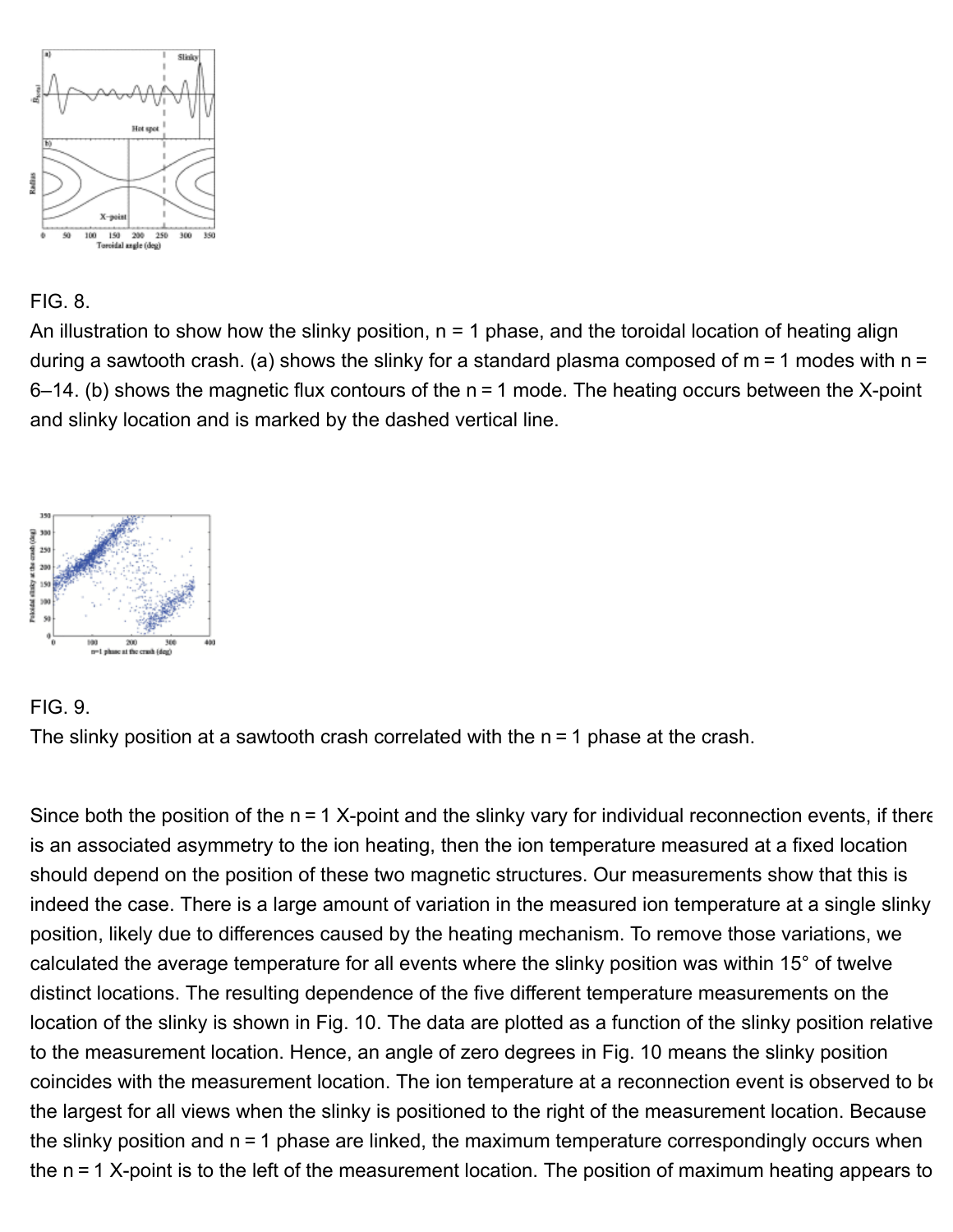be centered between the location of the slinky and the location of the n = 1 X-point. The asymmetry is clearly linked to the coupled  $m = 0$  modes and  $m = 1$  modes, but whether it is the  $n = 1$  X-point or the slinky that is responsible for the effect on ion temperature is still unclear.



#### FIG. 10.

The average  $C^{+4}$  ion temperature at the sawtooth crash at five different toroidal locations as it varies wit the slinky position relative to the location of the measurement. The error for each point was calculated to be the standard deviation divided by the number of events. A typical error bar is shown.

A toroidal asymmetry related to the n = 1 X-point and O-point location has been previously observed in the electron temperature during a reconnection event in MST. It was shown that the m = 0 modes directly affected both the edge and the core electron temperature.<sup>[39](http://scitation.aip.org/content/aip/journal/pop/21/1/10.1063/1.4861254#c39)</sup> The electron losses were inferred to be higher at the O-point during the reconnection event (meaning the X-point was relatively hot compared to the O-point). The ion and electron asymmetries do not line up, as the maximum ion temperature is slightly shifted from the X-point location.

The different ion temperature measurements presented in Fig. [10](http://scitation.aip.org/content/aip/journal/pop/21/1/10.1063/1.4861254#f10) all show a preference for larger heating when the measurement location is centered between the slinky location and the n = 1 X-point. However, not all measurements yield the same degree of dependence on the location of these magnetic structures. Measurements taken near 300° show the largest dependence on slinky position while those near 100° show very little dependence. This indicates that in addition to the asymmetry produced by the magnetic structures, there is another asymmetry related to the absolute position of the measurement on the machine. The reason for this is not clear. However, both types of asymmetry are repeatable features of these plasmas and are not the result of differences in measurement apparatus (spectrometers, filters, etc.). The observed pattern is also preserved when the direction of the plasma current is reversed (see Fig. [11](http://scitation.aip.org/content/aip/journal/pop/21/1/10.1063/1.4861254#f11)). In such a case, the position of the slinky and  $n = 1$  X-point are swapped in Fig. [8](http://scitation.aip.org/content/aip/journal/pop/21/1/10.1063/1.4861254#f8), but the maximum heating still occurs between the two locations and is still most apparent at large toroidal angles. One potential explanation for the difference between measurements at different toroidal angles is a difference in emission profiles at different toroidal angles. If the temperature asymmetry is larger at some radii than others, differences in emission profile could make this more apparent at some toroidal locations than others. This possibility could be explored in future experiments.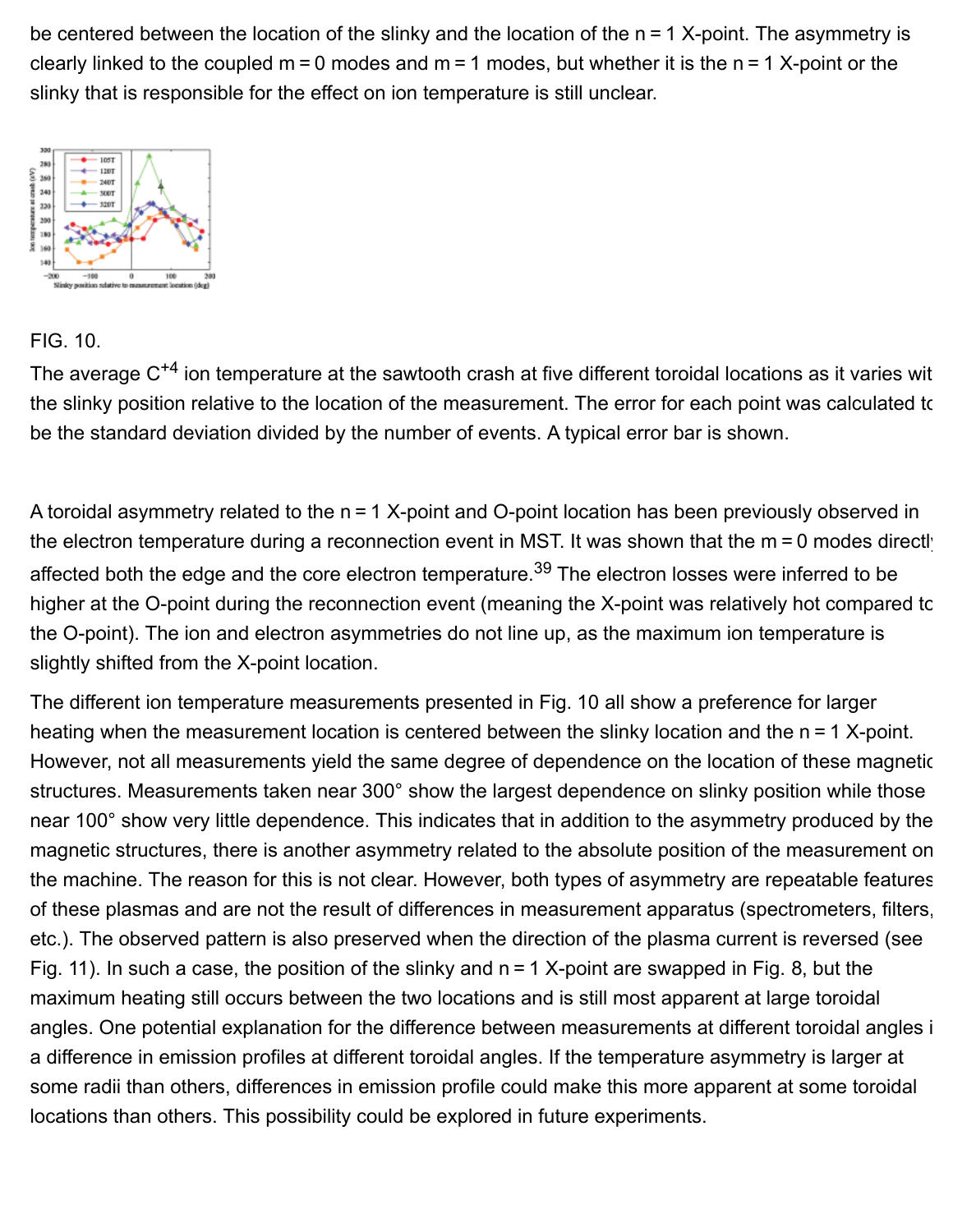

#### FIG. 11.

The average C<sup>+4</sup> ion temperature at the sawtooth crash at four different toroidal locations as it varies with the slinky position relative to the location of the measurement. The plasma current direction for this data is reversed as compared to the data in Fig. [10](http://scitation.aip.org/content/aip/journal/pop/21/1/10.1063/1.4861254#f10). The error for each point was calculated to be the standard deviation divided by the number of events. A typical error bar is shown.



#### FIG. 8.

An illustration to show how the slinky position,  $n = 1$  phase, and the toroidal location of heating align during a sawtooth crash. (a) shows the slinky for a standard plasma composed of  $m = 1$  modes with  $n =$  $6-14$ . (b) shows the magnetic flux contours of the  $n = 1$  mode. The heating occurs between the X-point and slinky location and is marked by the dashed vertical line.

In Sec. [III](http://scitation.aip.org/content/aip/journal/pop/21/1/10.1063/1.4861254#s3), the change in amplitude of the edge-resonant modes was shown to be a better predictor of the amount of global ion heating than the core-resonant modes. In the ion-cyclotron heating theory, the  $m = 0$  modes could enter as the moderator of  $m = 1$  mode coupling and they may enhance the magnetic energy cascade to the ion cyclotron frequency at which point the ions are heated. A fluctuation spectrum broadened by the m = 0 could also be a part of the theory that connects ion heating to electron heat transport since a broader m = 1 spectrum leads to a more stochastic magnetic field. In the stochastic ion heating theory, a similar role for m = 0 modes could be accommodated. The viscous damping theory is the only theory not to involve the  $m = 0$  modes in an obvious way unless the  $m = 1$  velocity fluctuations are altered significantly by the presence of the  $m = 0$ .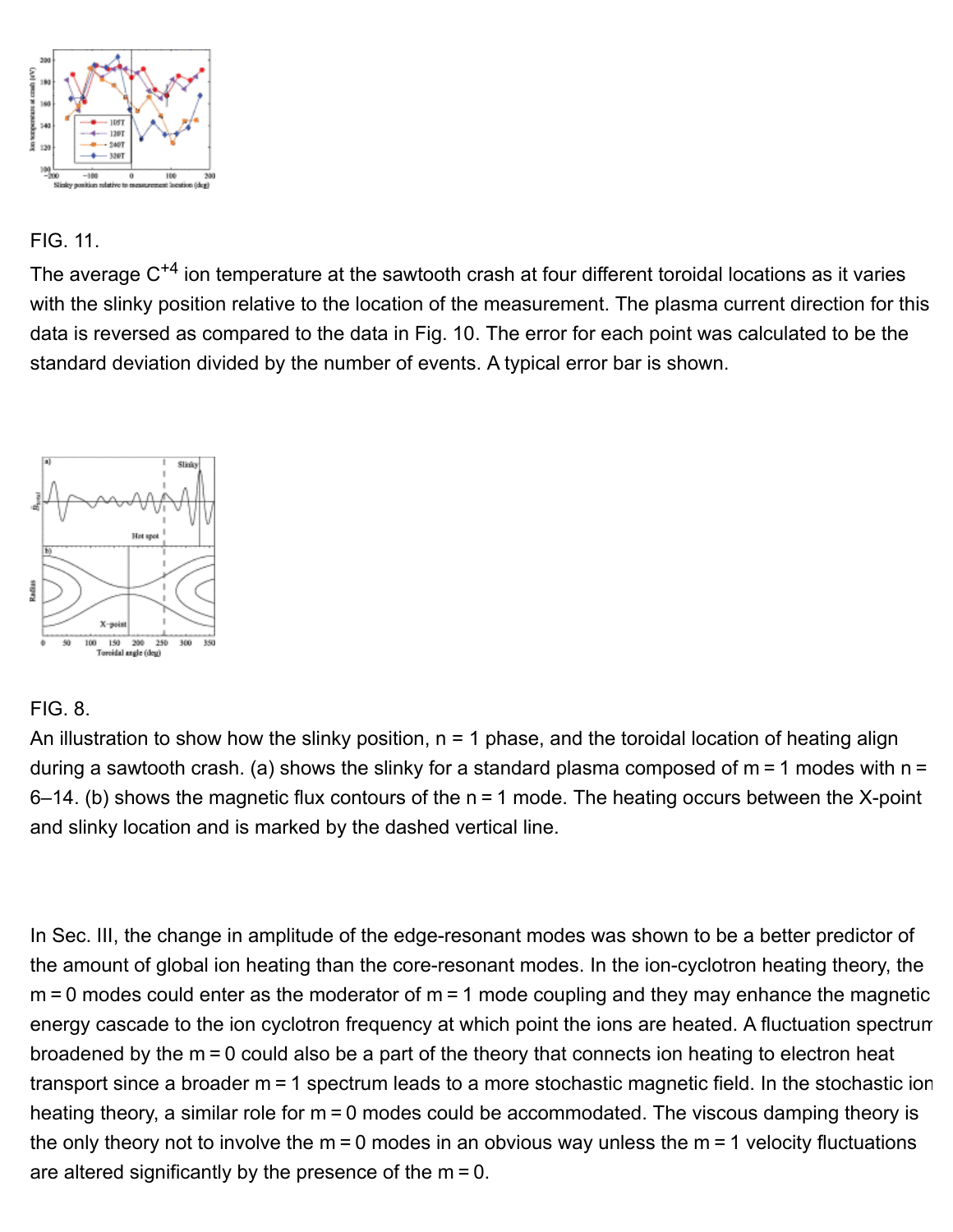If the main role of the  $m = 0$  modes is to broaden, the  $m = 1$  spectrum and/or facilitate the cascade to higher frequencies, then one might expect the amplitude of the high n modes or the number of coreresonant modes to correlate with the heating more strongly than the m = 0 amplitude. In this sense, our result that the opposite is true is actually quite unexpected. The experimental results appear to argue for a more direct connection between  $m = 0$  and ion heating, one that perhaps includes  $m = 1$  modes but does not depend so strongly on the magnetic fluctuation amplitude of the higher n modes as the key link to ion heating. It should be noted that events of a somewhat different nature with large m = 0 amplitude and small m = 1 amplitude have been observed in enhanced confinement discharges in MST and the ion temperature rise is small and limited to the edge in such cases.<sup>14</sup> Hence, the tie between global ion heating and the  $m = 0$  mode amplitude appears to somehow still involve the presence of the  $m = 1$ modes.

The viscous heating theory has been virtually ruled out because the flows must be very large and extremely localized to produce the observed amounts of ion heating. Such flows have not been observe in MST despite deliberate efforts to measure them. $36$  The toroidal asymmetry results provide another reason to question this theory. Assuming both that the velocity fluctuations have maximum constructive interference at the same toroidal angle as the magnetic field and that the viscous heating theory is correct, then each view should measure larger changes in temperature when the slinky is aligned with the measurement location. Instead, there is an offset between slinky position and the location of maximum heating.

Another key result of the correlation analysis is that the variation in ion heating correlated very strongly with the level of current profile relaxation in the plasma, exhibited some degree of correlation with the amount of electron heat transport, and showed very weak correlation with momentum transport. This is somewhat perplexing because of all of these, the existing theory for momentum transport at a reconnection event very explicitly involves  $m = 0$  modes and  $m = 1$  mode coupling. Hence, it is strange that ion heating correlates strongly with m = 0 mode amplitude, but weakly with momentum transport. One of the existing ion heating theories does explicitly connect the process of ion heating to radial electron heat flux, but no theory makes a strong connection between ion heating and the strongest correlator, the increase in toroidal flux. The strength of the correlation between ion heating and current profile relaxation motivates thinking about new models for ion heating.

The inspiration for one possible model that could connect ion heating to current profile relaxation comes from tokamak experiments. In some tokamak experiments, such as Alcator,<sup>[40,41](http://scitation.aip.org/content/aip/journal/pop/21/1/10.1063/1.4861254#c40)</sup> Versator II,<sup>42</sup> and ASDEX,[43](http://scitation.aip.org/content/aip/journal/pop/21/1/10.1063/1.4861254#c43) a non-Maxwellian electron distribution has been observed. When a critical value for the ratio of the drift velocity to the thermal velocity has been reached, a "slide-away" regime of the electrons appears. In this regime, it has been theorized that high frequency current-driven modes can be excited. Some of these modes produce waves at the ion-cyclotron frequency and the ions can absorb the wave energy.<sup>41</sup> In MST, there is an experimentally verified strong electric field in the core of the plasma that has the ability to accelerate both fast ions<sup>[15](http://scitation.aip.org/content/aip/journal/pop/21/1/10.1063/1.4861254#c15)</sup> and fast electrons. The fast electrons may be accelerated to an energy at which they can produce the waves necessary for heating the ions in the plasma.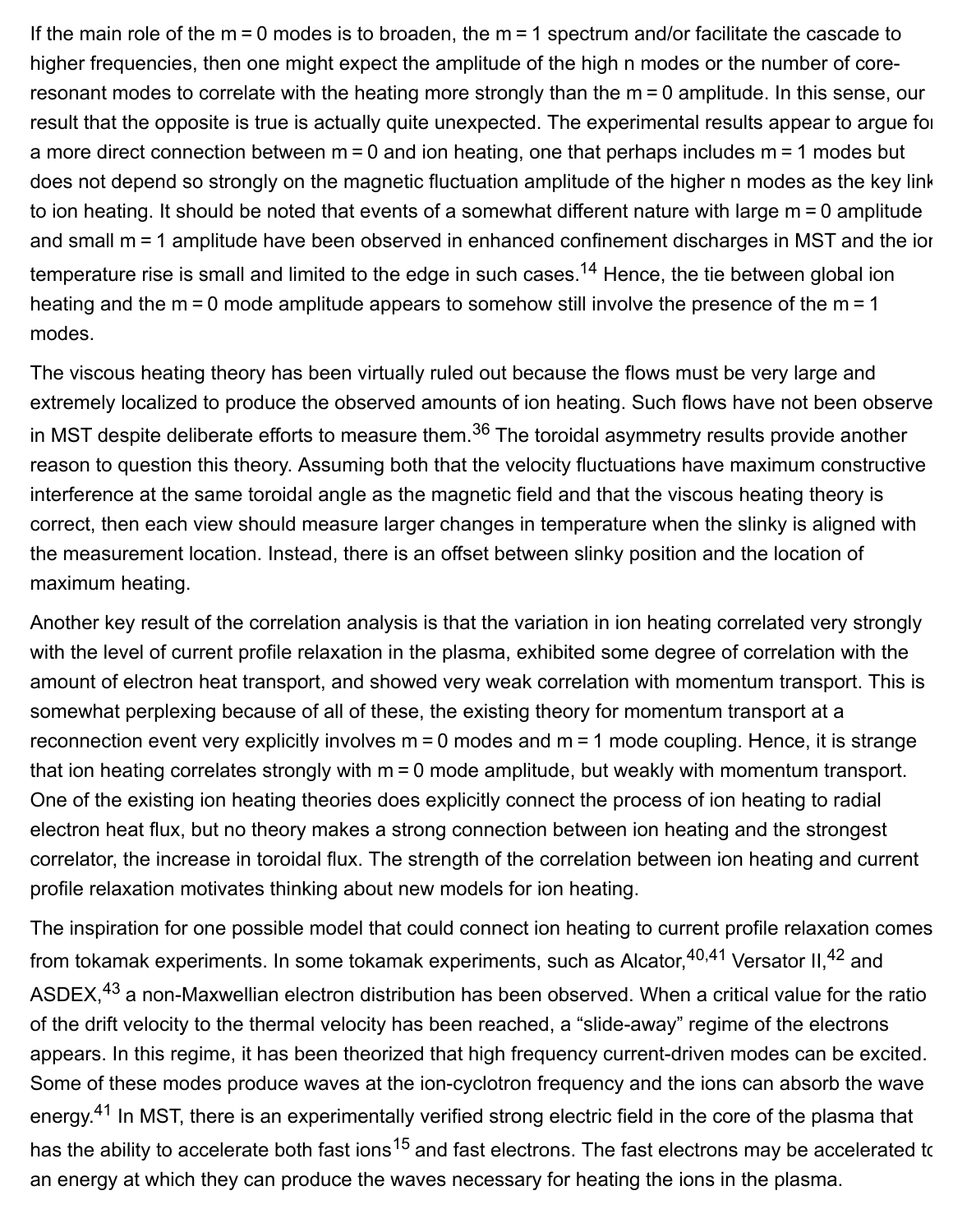The strong correlation between ion heating, toroidal flux generation, and m = 0 mode amplitude may all be linked via a strong electric field in the plasma. The m = 0 modes have a direct effect on the current profile in the edge (dominantly poloidal current) and hence on the toroidal flux. There is some evidence that the presence of the  $m = 0$  modes greatly enhances the relaxation action of core-resonant  $m = 1$ modes as well, which are responsible for the redistribution of current in the center of the plasma. The global effect of this combination of processes is a broad inductive electric field profile at the reconnection event, which could accelerate electrons which then damp on ions via waves. Momentum transport, though also a consequence of the modes, does not relate directly to the electric field strength and so should not correlate as strongly with ion heating. The soft x-ray emission might be an indication of how many electrons are in the tail of the electron distribution and this may account for the modest correlation between SXR emission and ion heating. This heating mechanism does not use collisions to transfer the energy from the electrons to the ions and so could be consistent with the observed weak correlation between the ion heating and the plasma density.

The variability in the change in impurity ion temperature at reconnection events was used to gain further physical insight into the process of ion heating in MST. Correlating the change in ion temperature with the change in magnetic energy showed that a larger release of magnetic energy does correspond to a proportionally larger increase in ion temperature. The change in ion temperature also increases with a larger change in the  $m = 0$ ,  $n = 1$  tearing mode amplitude indicating an importance of the edge-resonant modes for global ion heating. The edge-resonant modes correlate more strongly with the heating than the core-resonant modes and the number of core-resonant modes active at the event does not correlate with the change in ion temperature. The increase in the toroidal flux correlates very strongly with the change in ion temperature implying perhaps a direct connection between the relaxation of the current profile and ion heating.

First measurements of a toroidal asymmetry to the ion temperature were also presented. This asymmetry is not static and so can contribute to the variability in the temperature rise observed at a fixe location on any given event. The asymmetry in ion temperature is strongly linked to the location of the edge-resonant  $n = 1$  mode X-point and the slinky position where core-resonant  $m = 1$  tearing modes constructively interfere. However, which structure is responsible for the toroidal asymmetry of the ion temperature remains to be determined. Also unknown is whether the asymmetry results from an asymmetry in the ion heating or an asymmetry in the ion energy losses.

These experimental results are challenging to accommodate within existing ion heating theories. There is a need for new or revised theories that better incorporate the importance of the m = 0 modes for ion heating and the possibility of a non-collisional heating mechanism in the presence of the strong inductive electric field that accompanies sudden changes in the current profile brought about by the fluctuations. Low noise, radially localized measurements of the ion temperature and more accurate transport models that include the exchange of energy between different ions would also help to clarify the relationship between the observed variations in ion temperature and the nature of the heating process.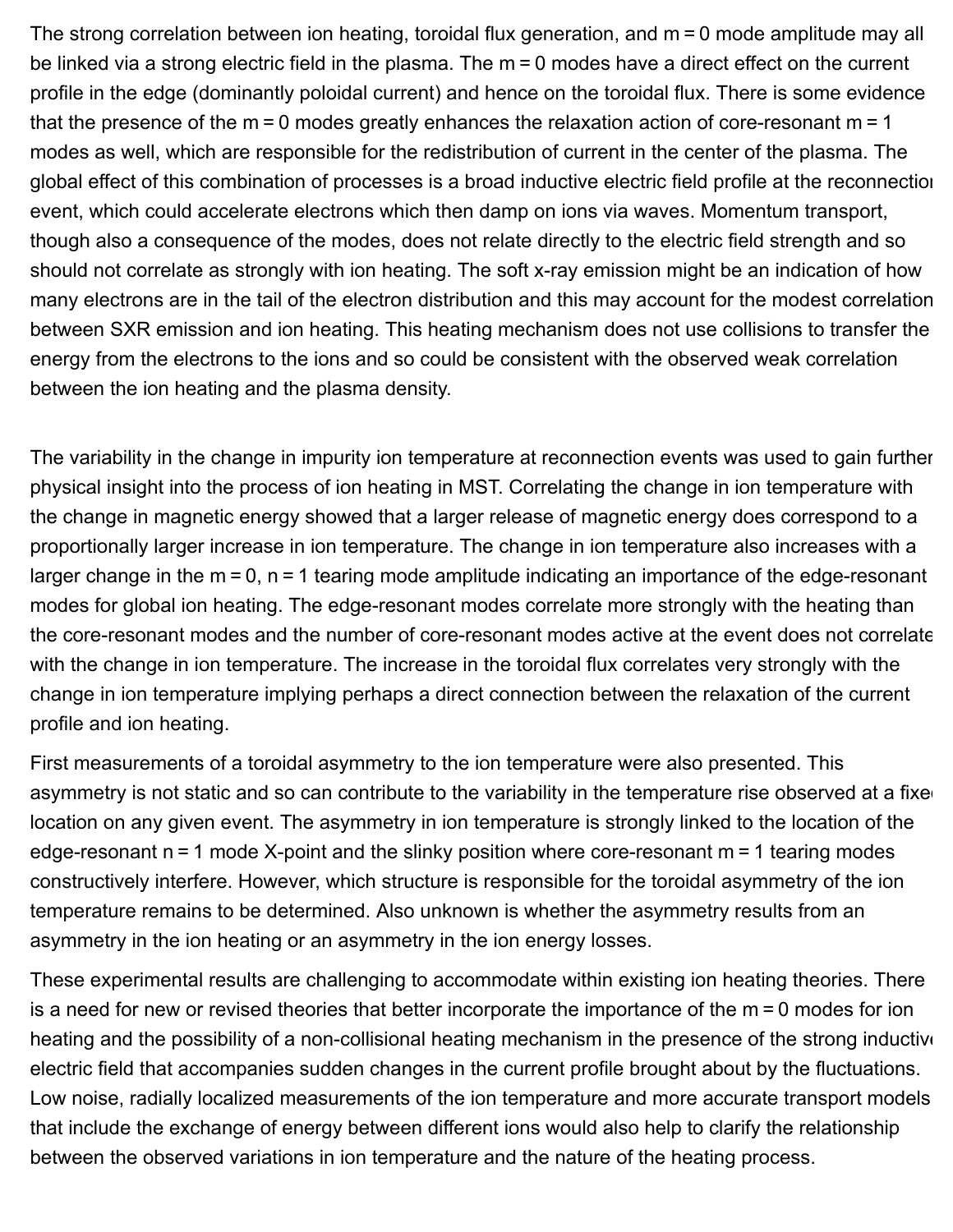This work would not have been possible without the team of scientists, engineers, students, and technical staff that make up the MST team. One author (M.C.) would especially like to thank Sanjay Gangadhara, Rich Magee, and David Ennis for their previous work with the MST IDS systems and the detailed notes of their work.

This work was supported by the U.S. Department of Energy, the National Science Foundation, and Wheaton College.

- 1. J. G. Lyon, Science **288**, 1987 (2000)[.http://dx.doi.org/10.1126/science.288.5473.1987](http://dx.doi.org/10.1126/science.288.5473.1987)
- 2. K. Hurley, S. E. Boggs, D. M. Smith, R. C. Duncan, R. Lin, A. Zoglauer, S. Krucker, G. Hurford, H. Hudson, C. Wigger, W. Hajdas, C. Thompson, I. Mitrofanov, A. Sanin, W. Boynton, C. Fellows, A. von Kienlin, G. Lichti, A. Rau, and T. Cline, Nature **434**, 1098 (2005). <http://dx.doi.org/10.1038/nature03519>
- 3. J. F. Drake and M. Swisdak, Space Sci. Rev. **172**, 227 (2012). <http://dx.doi.org/10.1007/s11214-012-9903-3>
- 4. N. Nishizuka, Y. Hayashi, H. Tanabe, A. Kuwahata, Y. Kaminou, Y. Ono, M. Inomot, and T. Shimizu, ApJ **756**, 152 (2012)[.http://dx.doi.org/10.1088/0004-637X/756/2/152](http://dx.doi.org/10.1088/0004-637X/756/2/152)
- 5. K. Knizhnik, M. Swisdak, and J. F. Drake, ApJ Lett. **743**, L35 (2011). <http://dx.doi.org/10.1088/2041-8205/743/2/L35>
- 6. Y. Ono, H. Tanabe, T. Yamada, M. Inomoto, S. Inoue, K. Gi, T. Watanabe, M. Gryaznevich, R. Scannell, C. Michael, and C. Z. Cheng, Plasma Phys. Controlled Fusion **54**, 124039 (2012). <http://dx.doi.org/10.1088/0741-3335/54/12/124039>
- 7. J. Yoo, M. Yamada, H. Ji, and C. E. Myers, Phys. Rev. Lett. **110**, 215007 (2013). <http://dx.doi.org/10.1103/PhysRevLett.110.215007>
- 8. R. B. Howell and Y. Nagayama, Phys. Fluids **28**, 743 (1985)[.http://dx.doi.org/10.1063/1.865086](http://dx.doi.org/10.1063/1.865086)
- 9. P. Hörling, G. Hedin, J. H. Brzozowski, E. Tennfors, and S. Mazur, Plasma Phys. Controlled Fusion **38**, 1725 (1996)[.http://dx.doi.org/10.1088/0741-3335/38/10/003](http://dx.doi.org/10.1088/0741-3335/38/10/003)
- 10. A. Lazaros, Plasma Phys. Controlled Fusion **31**, 1995 (1989). <http://dx.doi.org/10.1088/0741-3335/31/13/004>
- 11. M. R. Brown, C. D. Cothran, D. H. Cohen, J. Horwitz, and V. Chaplin, J. Fusion Energy **27**, 16 (2008)[.http://dx.doi.org/10.1007/s10894-007-9097-y](http://dx.doi.org/10.1007/s10894-007-9097-y)
- 12. R. N. Dexter, D. W. Kerst, T. W. Lovell, S. C. Prager, and J. C. Sprott, Fusion Technol. **19**, 131 (1991).
- 13. E. Scime, S. Hokin, N. Mattor, and C. Watts, Phys. Rev. Lett. **68**, 2165 (1992). <http://dx.doi.org/10.1103/PhysRevLett.68.2165>
- 14. S. Gangadhara, D. Craig, D. A. Ennis, D. J. Den Hartog, G. Fiksel, and S. C. Prager, Phys. Plasmas **15**, 056121 (2008)[.http://dx.doi.org/10.1063/1.2884038](http://dx.doi.org/10.1063/1.2884038)
- 15. R. M. Magee, D. J. Den Hartog, S. T. A. Kumar, A. F. Almagri, B. E. Chapman, G. Fiksel, V. V. Mirnov, E. D. Mezonlin, and J. B. Titus, Phys. Rev. Lett. **107**, 065005 (2011). <http://dx.doi.org/10.1103/PhysRevLett.107.065005>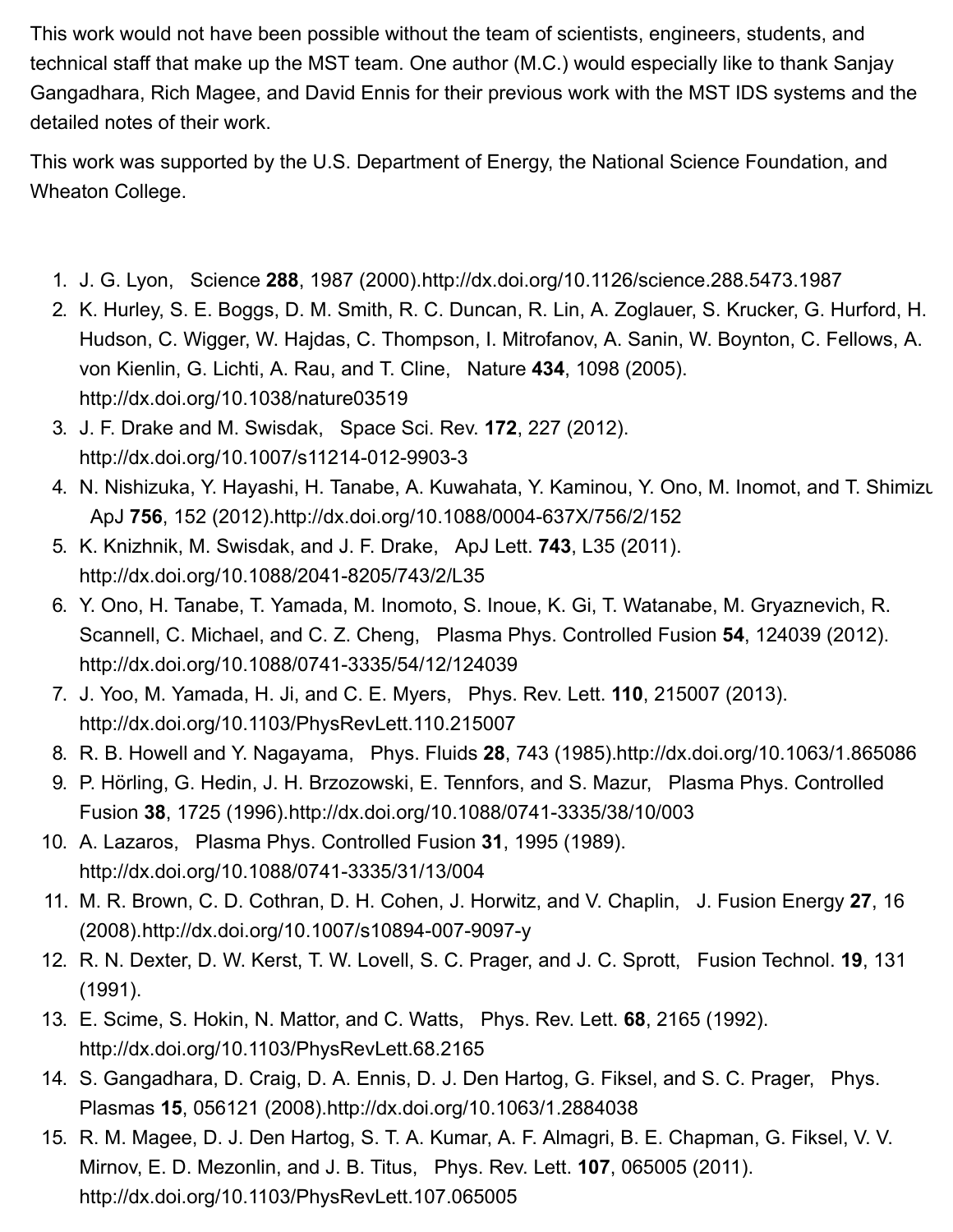- 16. G. Fiksel, A. F. Almagri, B. E. Chapman, V. V. Mirnov, Y. Ren, J. S. Sarff, and P. W. Terry, Phys. Rev. Lett. **103**, 145002 (2009)[.http://dx.doi.org/10.1103/PhysRevLett.103.145002](http://dx.doi.org/10.1103/PhysRevLett.103.145002)
- 17. S. T. A. Kumar, A. F. Almagri, D. Craig, D. J. Den Hartog, M. D. Nornberg, J. S. Sarff, and P. W. Terry, Phys. Plasmas **20**, 056501 (2013)[.http://dx.doi.org/10.1063/1.4804958](http://dx.doi.org/10.1063/1.4804958)
- 18. E. Scime, M. Cekic, D. J. Den Hartog, S. Hokin, D. J. Holly, and C. Watts, Phys. Fluids B **4**, 4062 (1992)[.http://dx.doi.org/10.1063/1.860313](http://dx.doi.org/10.1063/1.860313)
- 19. V. Tangri, P. W. Terry, and G. Fiksel, Phys. Plasmas **15**, 112501 (2008). <http://dx.doi.org/10.1063/1.2998829>
- 20. C. G. Gimblett, Europhys. Lett. **11**, 541 (1990)[.http://dx.doi.org/10.1209/0295-5075/11/6/010](http://dx.doi.org/10.1209/0295-5075/11/6/010)
- 21. Z. Yoshida, Nucl. Fusion **31**, 386 (1991)[.http://dx.doi.org/10.1088/0029-5515/31/2/016](http://dx.doi.org/10.1088/0029-5515/31/2/016)
- 22. A. Ejiri and K. Miyamoto, Plasma Phys. Controlled Fusion **37**, 43 (1995). <http://dx.doi.org/10.1088/0741-3335/37/1/004>
- 23. S. P. Hirshman and D. J. Sigmar, Nucl. Fusion **21**, 1079 (1981). <http://dx.doi.org/10.1088/0029-5515/21/9/003>
- 24. A. L. Garcia-Perciante, J. D. Callen, K. C. shaing, and C. C. Hegna, Phys. Plasmas **12**, 052516 (2005)[.http://dx.doi.org/10.1063/1.1899159](http://dx.doi.org/10.1063/1.1899159)
- 25. V. A. Svidzinski, G. Fiksel, V. V. Mirnov, and S. C. Prager, Phys. Plasmas **15**, 062511 (2008). <http://dx.doi.org/10.1063/1.2937121>
- 26. R. Gatto and P. W. Terry, Phys. Plasmas **8**, 825 (2001)[.http://dx.doi.org/10.1063/1.1348035](http://dx.doi.org/10.1063/1.1348035)
- 27. D. J. Den Hartog and R. J. Fonck, Rev. Sci. Instrum. **65**, 3238 (1994). <http://dx.doi.org/10.1063/1.1144557>
- 28. D. Craig, D. J. Den Hartog, D. A. Ennis, S. Gangadhara, and D. Holly, Rev. Sci. Instrum. **78**, 013103 (2007).<http://dx.doi.org/10.1063/1.2424450>
- 29. S. Ortolani and D. D. Schnack, Magnetohydrodynamics of Plasma Relaxations (World Scientific, 1993).
- 30. T. M. Biewer, C. B. Forest, J. K. Anderson, G. Fiksel, B. Hudson, S. C. Prager, J. S. Sarff, and J. C. Wright, Phys. Rev. Lett. **91**, 045004 (2003)[.http://dx.doi.org/10.1103/PhysRevLett.91.045004](http://dx.doi.org/10.1103/PhysRevLett.91.045004)
- 31. J. A. Reusch, J. K. Anderson, D. J. Den Hartog, F. Ebrahimi, D. D. Schnack, H. D. Stephens, and C. B. Forest, Phys. Rev. Lett. **107**, 155002 (2011). <http://dx.doi.org/10.1103/PhysRevLett.107.155002>
- 32. A. K. Hansen, A. F. Almagri, D. Craig, D. J. Den Hartog, C. C. Hegna, S. C. Prager, and J. S. Sarff, Phys. Rev. Lett. **85**, 3408 (2000)[.http://dx.doi.org/10.1103/PhysRevLett.85.3408](http://dx.doi.org/10.1103/PhysRevLett.85.3408)
- 33. A. F. Almagri, J. T. Chapman, C. S. Chiang, D. Craig, D. J. Den Hartog, C. C. Hegna, and S. C. Prager, Phys. Plasmas **5**, 3982 (1998)[.http://dx.doi.org/10.1063/1.873118](http://dx.doi.org/10.1063/1.873118)
- 34. A. Kuritsyn, G. Fiksel, A. F. Almagri, D. L. Brower, W. X. Ding, M. C. Miller, V. V. Mirnov, S. C. Prager, and J. S. Sarff, Phys. Plasmas **16**, 055903 (2009)[.http://dx.doi.org/10.1063/1.3090325](http://dx.doi.org/10.1063/1.3090325)
- 35. D. J. Den Hartog, J. T. Chapman, D. Craig, G. Fiksel, P. W. Fontana, S. C. Prager, and J. S. Sarff, Phys. Plasmas **6**, 1813 (1999)[.http://dx.doi.org/10.1063/1.873439](http://dx.doi.org/10.1063/1.873439)
- 36. D. A. Ennis, D. Craig, S. Gangadhara, J. K. Anderson, D. J. Den Hartog, F. Ebrahimi, G. Fiksel, and S. C. Prager, Phys. Plasmas **17**, 082102 (2010)[.http://dx.doi.org/10.1063/1.3458667](http://dx.doi.org/10.1063/1.3458667)